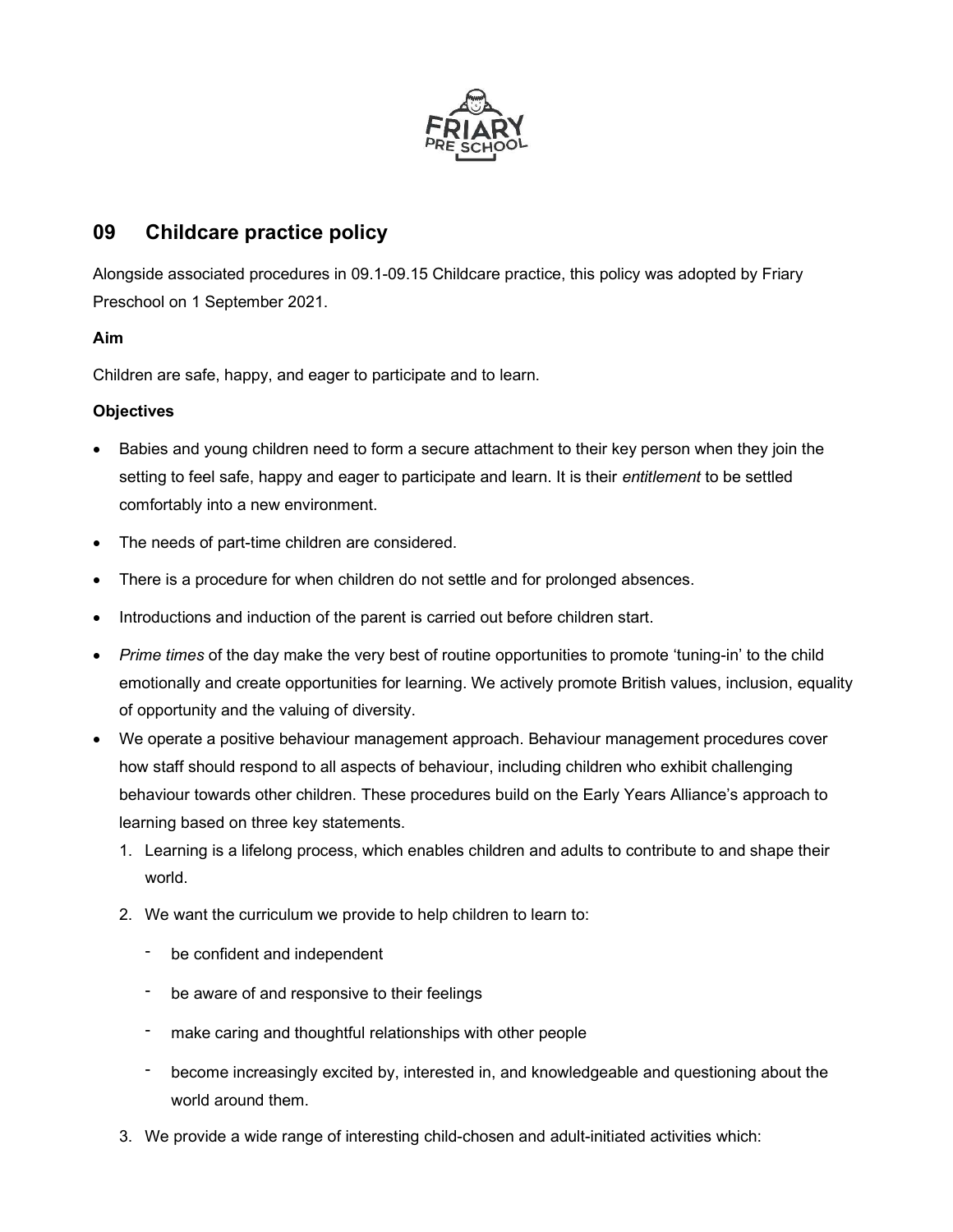- give children opportunities to use all their senses
- help children of different ages and stages to play together
- help children be the directors of their own learning
- help children develop an inquiring and questioning attitude to the world around them

The Early Years Foundation Stage is used as a framework to provide care and learning opportunities for babies and children under two years.

### Older Children (2-5 years)

 To feel securely settled and ready to learn, children from two to five years need to form attachments with adults who care for them, primarily to a key person, but with other adults and children too. In this way children feel part of a community of learners; they can contribute to that community and receive from it. The three-stage model is applicable, but with some differences in the procedures for children moving up into the next group and for older children.

#### Waiting list and admissions

Our provision is accessible to children and families from all sections of the local and wider community. We aim to ensure that all sections of the community receive accessible information and that our admissions procedures are fair, clear, and open to all parents who apply for places. The availability of a place at the setting considers staff/child ratios, the age of the child and registration requirements.

- We endeavour to operate in an inclusive manner which enables all children and families to access our services.
- We also have regard for the needs of parents who are:
	- looking to take up work, remain in work or extend their hours of work
	- looking to commence training or education
- We work in partnership with the local authority and other agencies to ensure that our provision is accessible to all sections of the community.
- Services are widely advertised and information is accessible to all sections of the community.
- Where the number of children wanting places exceeds the number of places available a waiting list is operated using clear criteria for allocation of places as detailed in section 09.1 Waiting list and admissions procedure.

### Funded places – free entitlement

All 3- and 4-year-olds in England are entitled to 15 hours free childcare each week for 38 weeks of the year. Some eligible 2 year olds are also entitled. Funded places are offered in accordance with national and local codes of practice and adherence to the relevant Provider Agreement/Contract with the local authority.

### Legal References

Special Educational Needs and Disability Act 2001